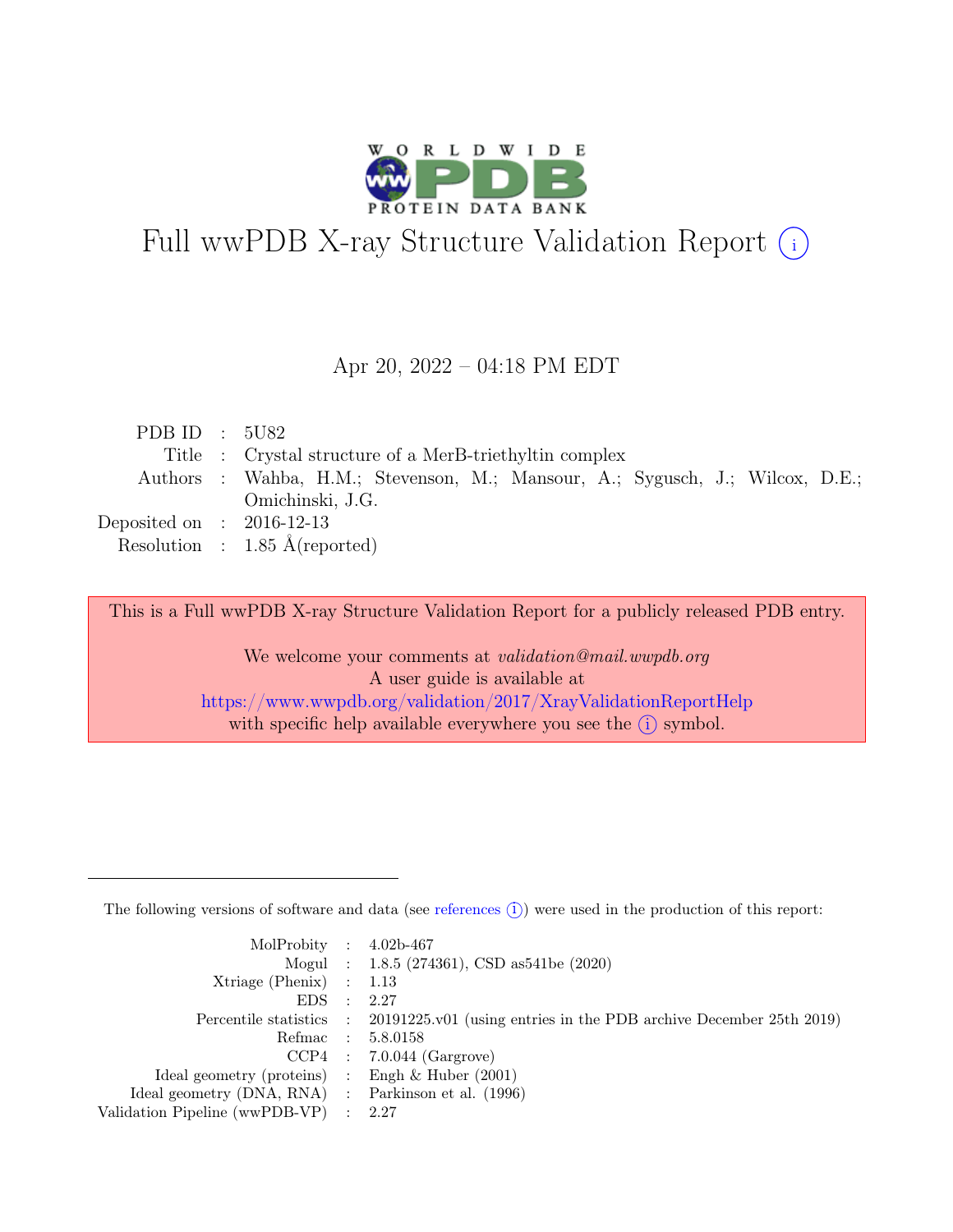# 1 Overall quality at a glance  $(i)$

The following experimental techniques were used to determine the structure: X-RAY DIFFRACTION

The reported resolution of this entry is 1.85 Å.

Percentile scores (ranging between 0-100) for global validation metrics of the entry are shown in the following graphic. The table shows the number of entries on which the scores are based.



| Metric                | Whole archive<br>$(\#Entries)$ | Similar resolution<br>$(\# \text{Entries}, \text{ resolution } \text{range}(\AA))$ |
|-----------------------|--------------------------------|------------------------------------------------------------------------------------|
| $R_{free}$            | 130704                         | 2469 (1.86-1.86)                                                                   |
| Clashscore            | 141614                         | $2625(1.86-1.86)$                                                                  |
| Ramachandran outliers | 138981                         | $2592(1.86-1.86)$                                                                  |
| Sidechain outliers    | 138945                         | $2592(1.86-1.86)$                                                                  |
| RSRZ outliers         | 127900                         | 2436 (1.86-1.86)                                                                   |

The table below summarises the geometric issues observed across the polymeric chains and their fit to the electron density. The red, orange, yellow and green segments of the lower bar indicate the fraction of residues that contain outliers for  $\geq$ =3, 2, 1 and 0 types of geometric quality criteria respectively. A grey segment represents the fraction of residues that are not modelled. The numeric value for each fraction is indicated below the corresponding segment, with a dot representing fractions <=5% The upper red bar (where present) indicates the fraction of residues that have poor fit to the electron density. The numeric value is given above the bar.

| Mol | ${\rm Chain}$ | Length | Quality of chain |     |  |
|-----|---------------|--------|------------------|-----|--|
|     |               | າ19    | $2\%$<br>88%     | 10% |  |
|     |               | 919    | 4%<br>90%        | 8%  |  |

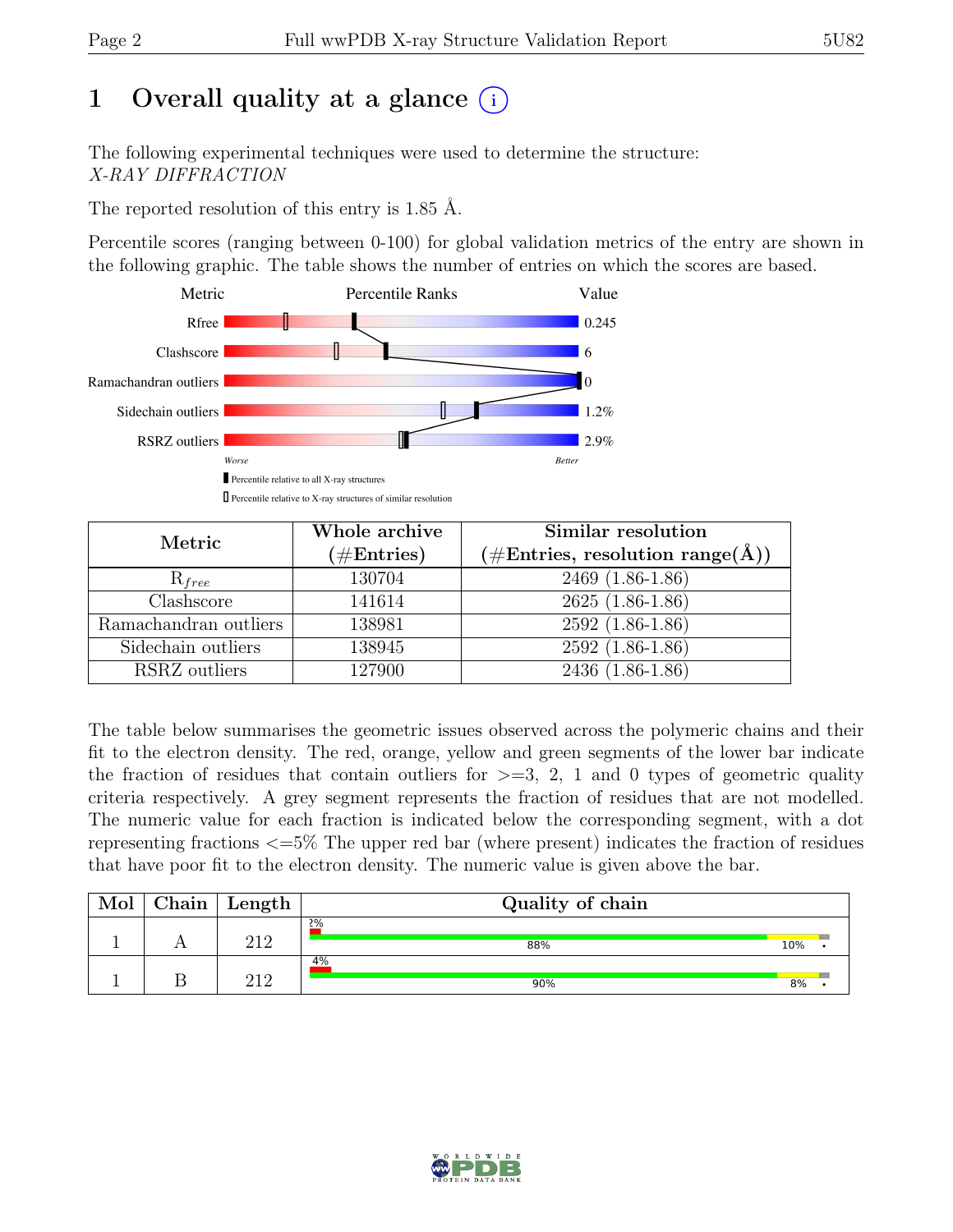# 2 Entry composition  $(i)$

There are 5 unique types of molecules in this entry. The entry contains 6811 atoms, of which 3211 are hydrogens and 0 are deuteriums.

In the tables below, the ZeroOcc column contains the number of atoms modelled with zero occupancy, the AltConf column contains the number of residues with at least one atom in alternate conformation and the Trace column contains the number of residues modelled with at most 2 atoms.

• Molecule 1 is a protein called Alkylmercury lyase.

| Mol | $\mid$ Chain $\mid$ Residues |               | <b>Atoms</b>        |                    |   |     |  | $ZeroOcc \mid AltConf \mid Trace$ |  |
|-----|------------------------------|---------------|---------------------|--------------------|---|-----|--|-----------------------------------|--|
|     | 208                          | Total<br>3186 | $\mathbf C$<br>1010 | H.<br>1594 274 301 | N |     |  |                                   |  |
|     | 208                          | 3191          | Total C<br>1013     | H<br>1595 276      | N | 300 |  |                                   |  |

• Molecule 2 is Triethyltin chloride (three-letter code: ZN0) (formula:  $C_6H_{15}ClSn$ ).



|  | Mol   Chain   Residues | <b>Atoms</b> |  |  | $ZeroOcc$   AltConf |  |  |
|--|------------------------|--------------|--|--|---------------------|--|--|
|  |                        | Total C H Sn |  |  |                     |  |  |
|  |                        | 15 6 8 1     |  |  |                     |  |  |
|  |                        | Total C H Sn |  |  |                     |  |  |
|  |                        | 15 6 8       |  |  |                     |  |  |

• Molecule 3 is BROMIDE ION (three-letter code: BR) (formula: Br).

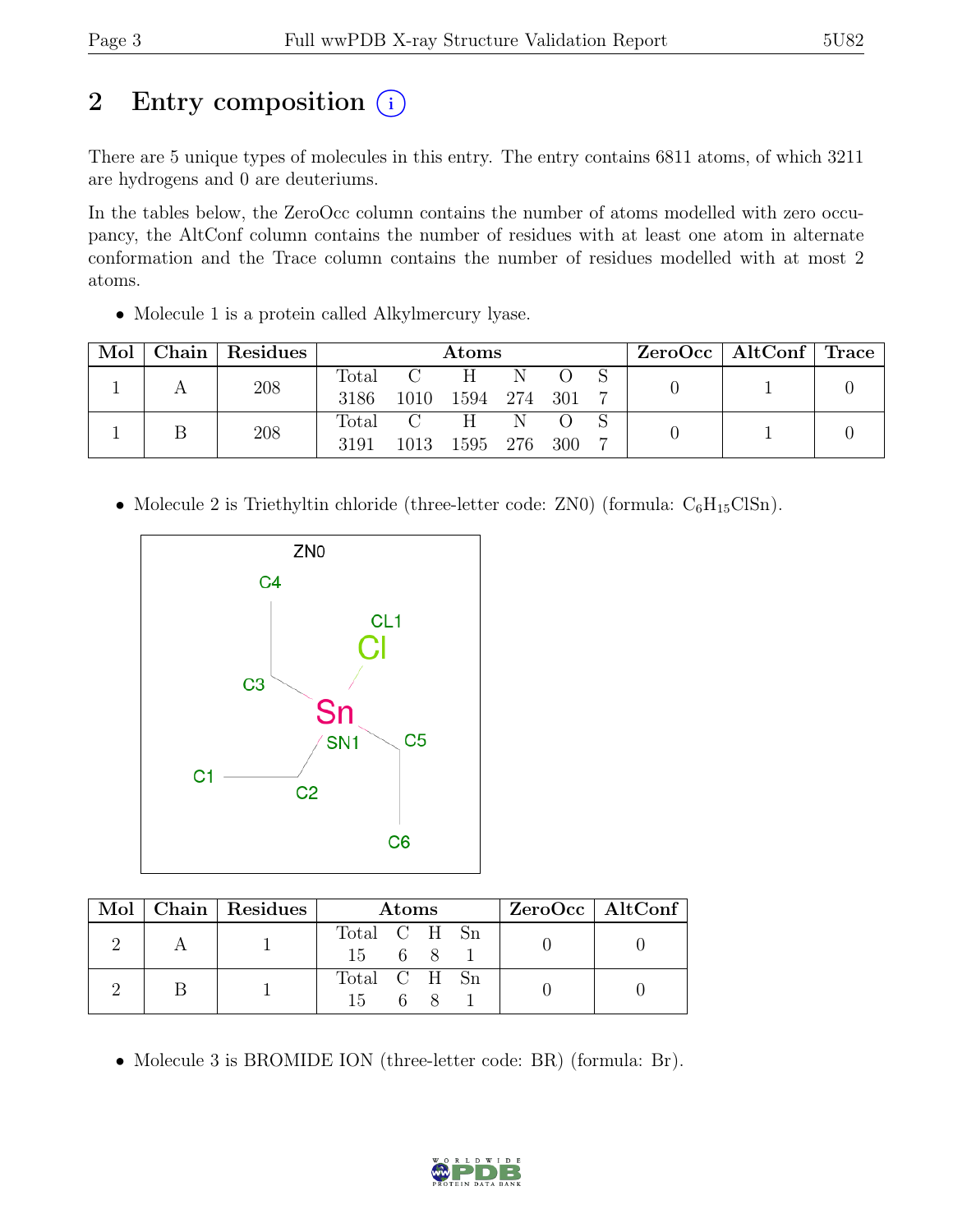|  | Mol   Chain   Residues | $\rm{Atoms}$ | $\mid$ ZeroOcc $\mid$ AltConf $\mid$ |  |
|--|------------------------|--------------|--------------------------------------|--|
|  |                        | Fotal        |                                      |  |

 $\bullet$  Molecule 4 is ACETATE ION (three-letter code: ACT) (formula:  $\mathrm{C}_2\mathrm{H}_3\mathrm{O}_2).$ 



|  | Mol   Chain   Residues | Atoms                             |  |                     | $\text{ZeroOcc} \mid \text{AltConf} \mid$ |  |
|--|------------------------|-----------------------------------|--|---------------------|-------------------------------------------|--|
|  |                        | Total C H O<br>$7 \t 2 \t 3 \t 2$ |  |                     |                                           |  |
|  |                        | Total C H O                       |  | $9 \quad 3 \quad 9$ |                                           |  |

 $\bullet\,$  Molecule 5 is water.

| Mol | $\mid$ Chain $\mid$ Residues | Atoms               | $ZeroOcc \mid AltConf \mid$ |
|-----|------------------------------|---------------------|-----------------------------|
|     | 201                          | Total<br>201<br>201 |                             |
|     | 187                          | Total<br>187<br>187 |                             |

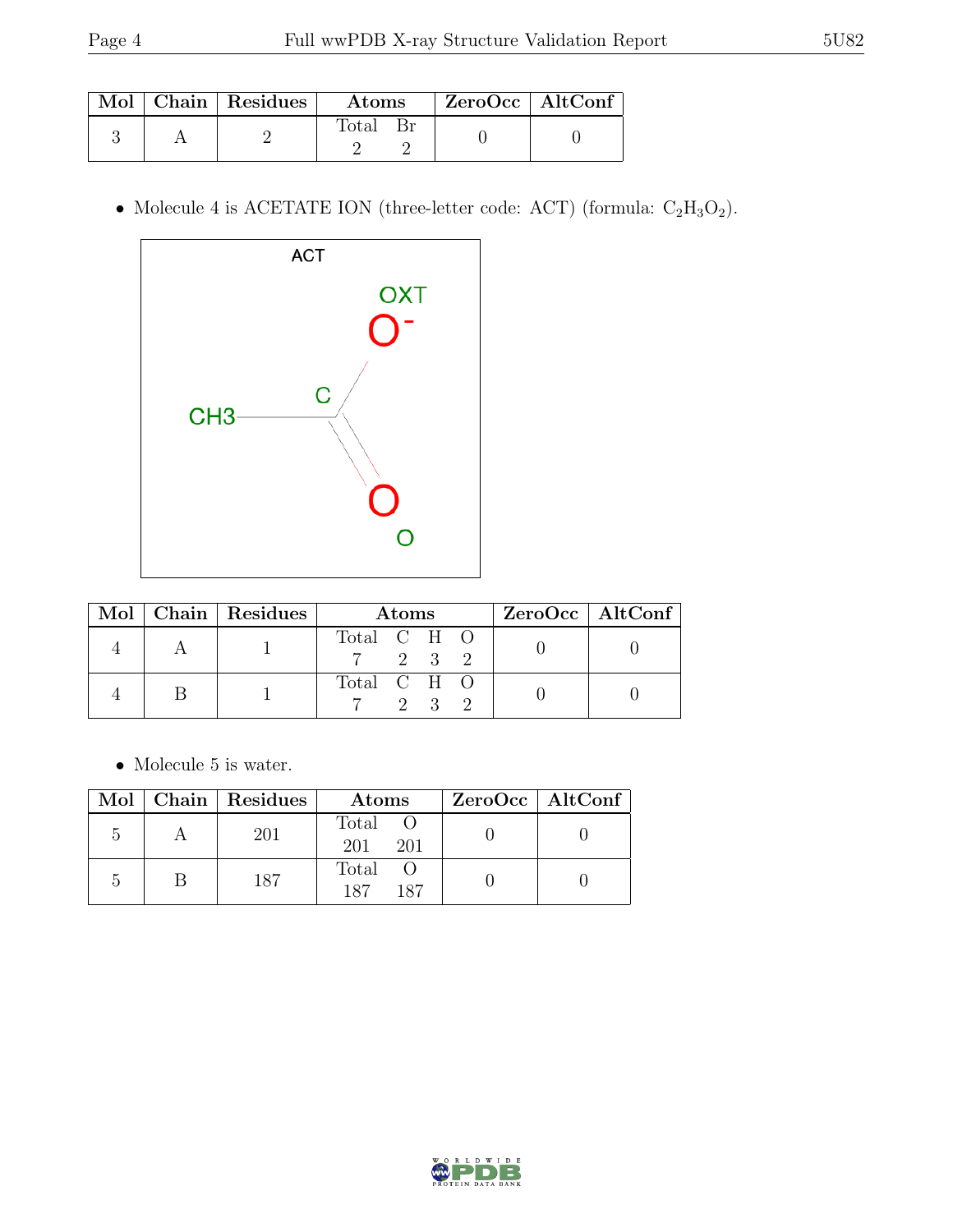# 3 Residue-property plots  $(i)$

These plots are drawn for all protein, RNA, DNA and oligosaccharide chains in the entry. The first graphic for a chain summarises the proportions of the various outlier classes displayed in the second graphic. The second graphic shows the sequence view annotated by issues in geometry and electron density. Residues are color-coded according to the number of geometric quality criteria for which they contain at least one outlier:  $green = 0$ , yellow  $= 1$ , orange  $= 2$  and red  $= 3$  or more. A red dot above a residue indicates a poor fit to the electron density (RSRZ > 2). Stretches of 2 or more consecutive residues without any outlier are shown as a green connector. Residues present in the sample, but not in the model, are shown in grey.



• Molecule 1: Alkylmercury lyase

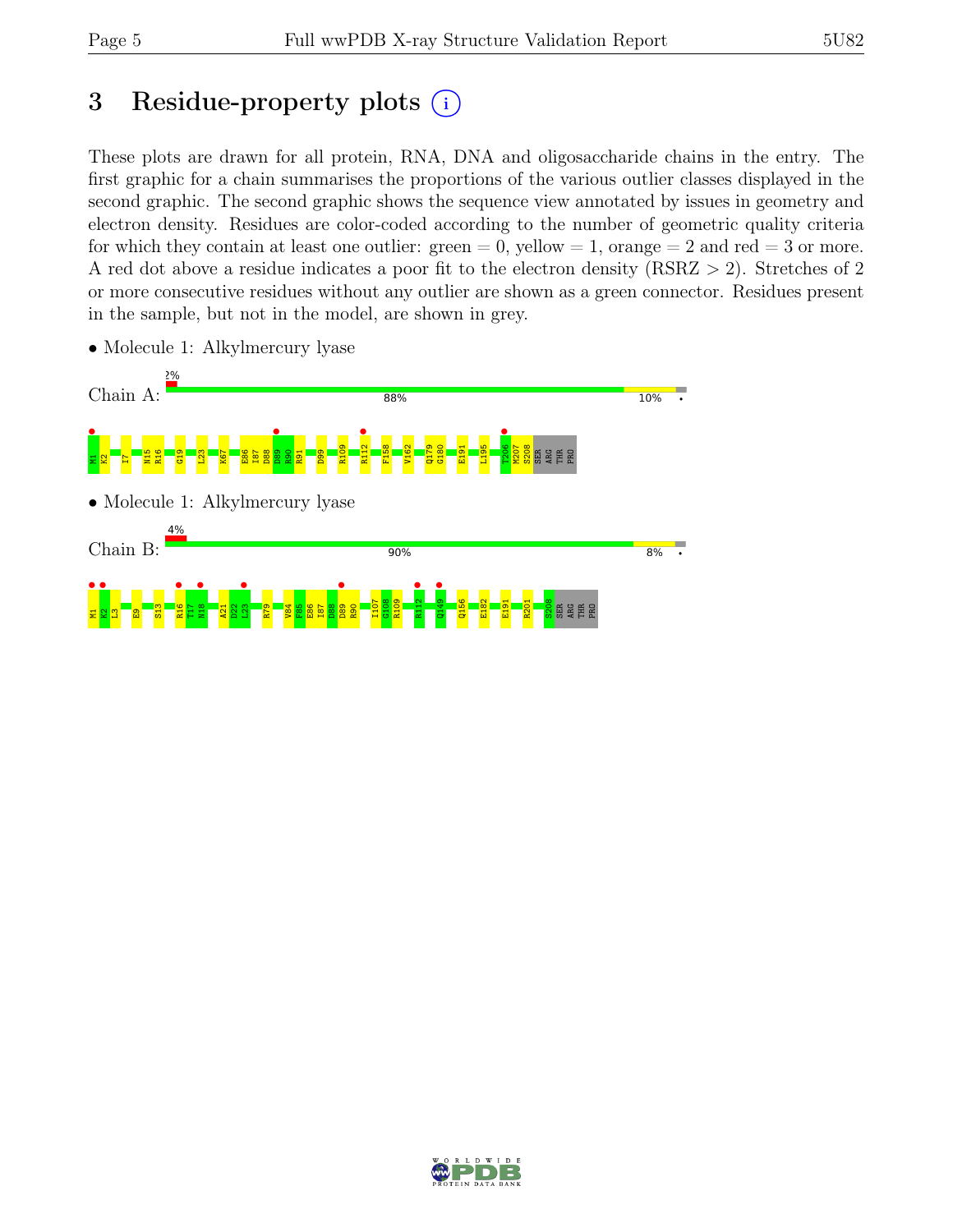# 4 Data and refinement statistics  $(i)$

| Property                                                         | Value                                           | <b>Source</b> |
|------------------------------------------------------------------|-------------------------------------------------|---------------|
| Space group                                                      | P 1 21 1                                        | Depositor     |
| Cell constants                                                   | 88.93A<br>38.57Å<br>54.58Å                      | Depositor     |
| a, b, c, $\alpha$ , $\beta$ , $\gamma$                           | $98.28^\circ$<br>$90.00^\circ$<br>$90.00^\circ$ |               |
| Resolution $(A)$                                                 | $46.16 - 1.85$                                  | Depositor     |
|                                                                  | 46.16<br>1.85<br>$\frac{1}{2}$                  | <b>EDS</b>    |
| % Data completeness                                              | $89.4(46.16-1.85)$                              | Depositor     |
| (in resolution range)                                            | 82.3 (46.16-1.85)                               | <b>EDS</b>    |
| $R_{merge}$                                                      | (Not available)                                 | Depositor     |
| $\mathrm{R}_{sym}$                                               | (Not available)                                 | Depositor     |
| $\langle I/\sigma(I) \rangle$ <sup>1</sup>                       | 1.49 (at $1.86\text{\AA}$ )                     | Xtriage       |
| Refinement program                                               | PHENIX 1.10.1-2155 1692                         | Depositor     |
|                                                                  | 0.191<br>0.242<br>$\overline{\phantom{a}}$      | Depositor     |
| $R, R_{free}$                                                    | 0.195<br>0.245<br>$\ddot{\phantom{a}}$          | DCC           |
| $R_{free}$ test set                                              | $\overline{1662}$ reflections $(6.49\%)$        | wwPDB-VP      |
| Wilson B-factor $(A^2)$                                          | 18.5                                            | Xtriage       |
| Anisotropy                                                       | 0.150                                           | Xtriage       |
| Bulk solvent $k_{sol}(\text{e}/\text{A}^3), B_{sol}(\text{A}^2)$ | $0.34$ , 48.5                                   | <b>EDS</b>    |
| L-test for twinning <sup>2</sup>                                 | $< L >$ = 0.49, $< L^2 >$ = 0.33                | Xtriage       |
| Estimated twinning fraction                                      | No twinning to report.                          | Xtriage       |
| $F_o, F_c$ correlation                                           | 0.93                                            | <b>EDS</b>    |
| Total number of atoms                                            | 6811                                            | wwPDB-VP      |
| Average B, all atoms $(A^2)$                                     | 27.0                                            | wwPDB-VP      |

Xtriage's analysis on translational NCS is as follows: The largest off-origin peak in the Patterson function is 10.86% of the height of the origin peak. No significant pseudotranslation is detected.

<sup>&</sup>lt;sup>2</sup>Theoretical values of  $\langle |L| \rangle$ ,  $\langle L^2 \rangle$  for acentric reflections are 0.5, 0.333 respectively for untwinned datasets, and 0.375, 0.2 for perfectly twinned datasets.



<span id="page-5-1"></span><span id="page-5-0"></span><sup>1</sup> Intensities estimated from amplitudes.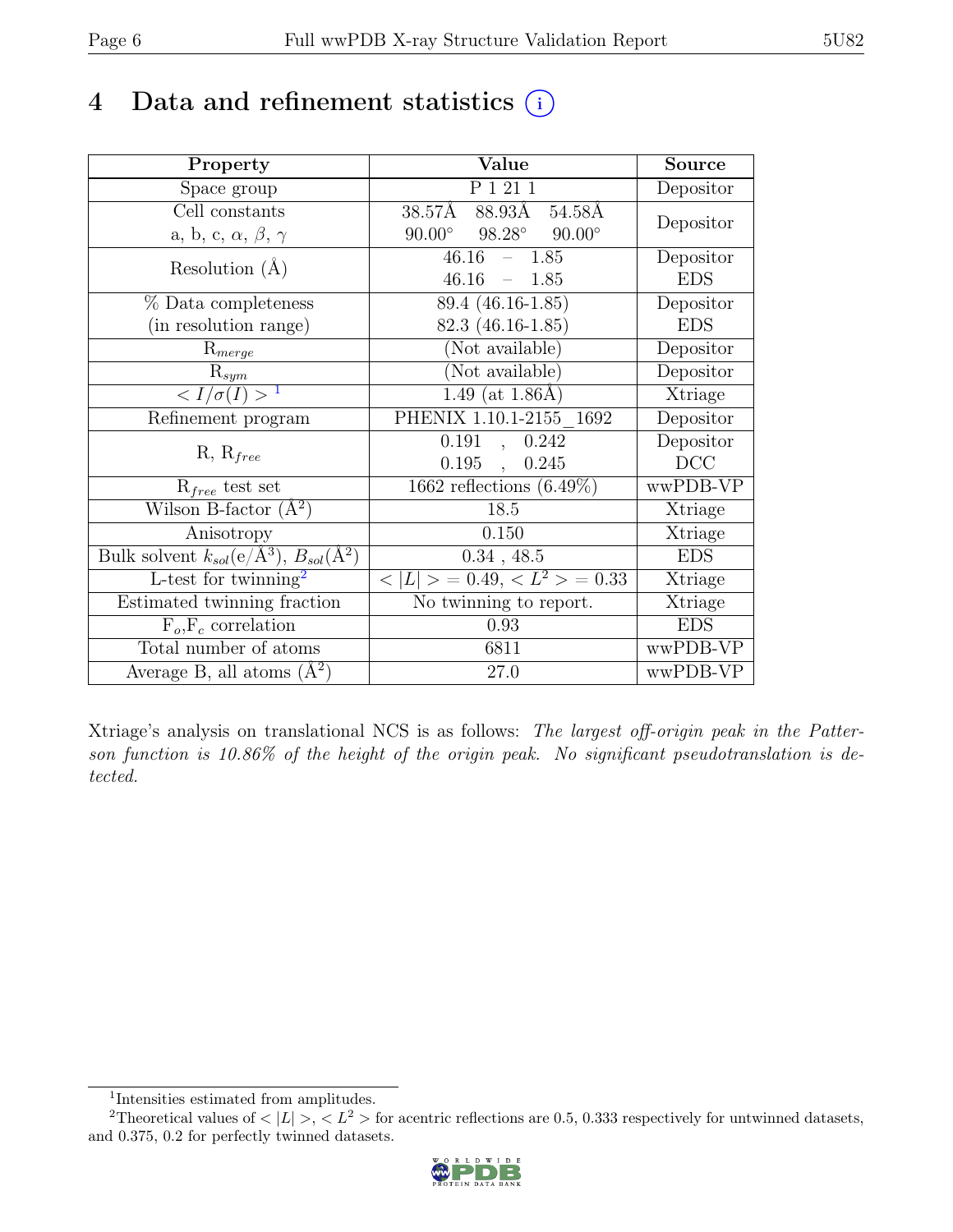# 5 Model quality  $(i)$

# 5.1 Standard geometry  $(i)$

Bond lengths and bond angles in the following residue types are not validated in this section: ZN0, ACT, BR

The Z score for a bond length (or angle) is the number of standard deviations the observed value is removed from the expected value. A bond length (or angle) with  $|Z| > 5$  is considered an outlier worth inspection. RMSZ is the root-mean-square of all Z scores of the bond lengths (or angles).

| Mol  | Chain |      | Bond lengths | Bond angles |                    |  |
|------|-------|------|--------------|-------------|--------------------|--|
|      |       | RMSZ | $\# Z  > 5$  | RMSZ        | # $ Z  > 5$        |  |
|      |       | 0.55 | 0/1628       | 0.70        | $2/2221$ $(0.1\%)$ |  |
|      | В     | 0.57 | 0/1633       | 0.70        | 0/2227             |  |
| A 11 | All   | 0.56 | 0/3261       | 0.70        | 4448<br>$(0.0\%)$  |  |

There are no bond length outliers.

All (2) bond angle outliers are listed below:

| $\mid$ Mol $\mid$ Chain $\mid$ Res $\mid$ Type |    |      | Atoms                           |      | Observed <sup>(<math>^o</math>)</sup> $\vert$ Ideal( $^o$ ) |        |
|------------------------------------------------|----|------|---------------------------------|------|-------------------------------------------------------------|--------|
|                                                | 99 | ASP. | $\vert$ CB-CG-OD1 $\vert$ -6.55 |      | 112.40                                                      | 118.30 |
|                                                | 99 | ASP  | CB-CG-OD2                       | 5.03 | 122.83                                                      | 118.30 |

There are no chirality outliers.

There are no planarity outliers.

# 5.2 Too-close contacts  $(i)$

In the following table, the Non-H and H(model) columns list the number of non-hydrogen atoms and hydrogen atoms in the chain respectively. The H(added) column lists the number of hydrogen atoms added and optimized by MolProbity. The Clashes column lists the number of clashes within the asymmetric unit, whereas Symm-Clashes lists symmetry-related clashes.

|  |      | Mol   Chain   Non-H   H(model) | H(added) |    | Clashes   Symm-Clashes |
|--|------|--------------------------------|----------|----|------------------------|
|  | 1592 | 1594                           | 1594     | 18 |                        |
|  | 1596 | 1595                           | 1596     | 20 |                        |
|  |      |                                |          |    |                        |
|  |      |                                |          |    |                        |
|  |      |                                |          |    |                        |
|  |      |                                |          |    |                        |
|  |      |                                |          |    |                        |

Continued on next page...

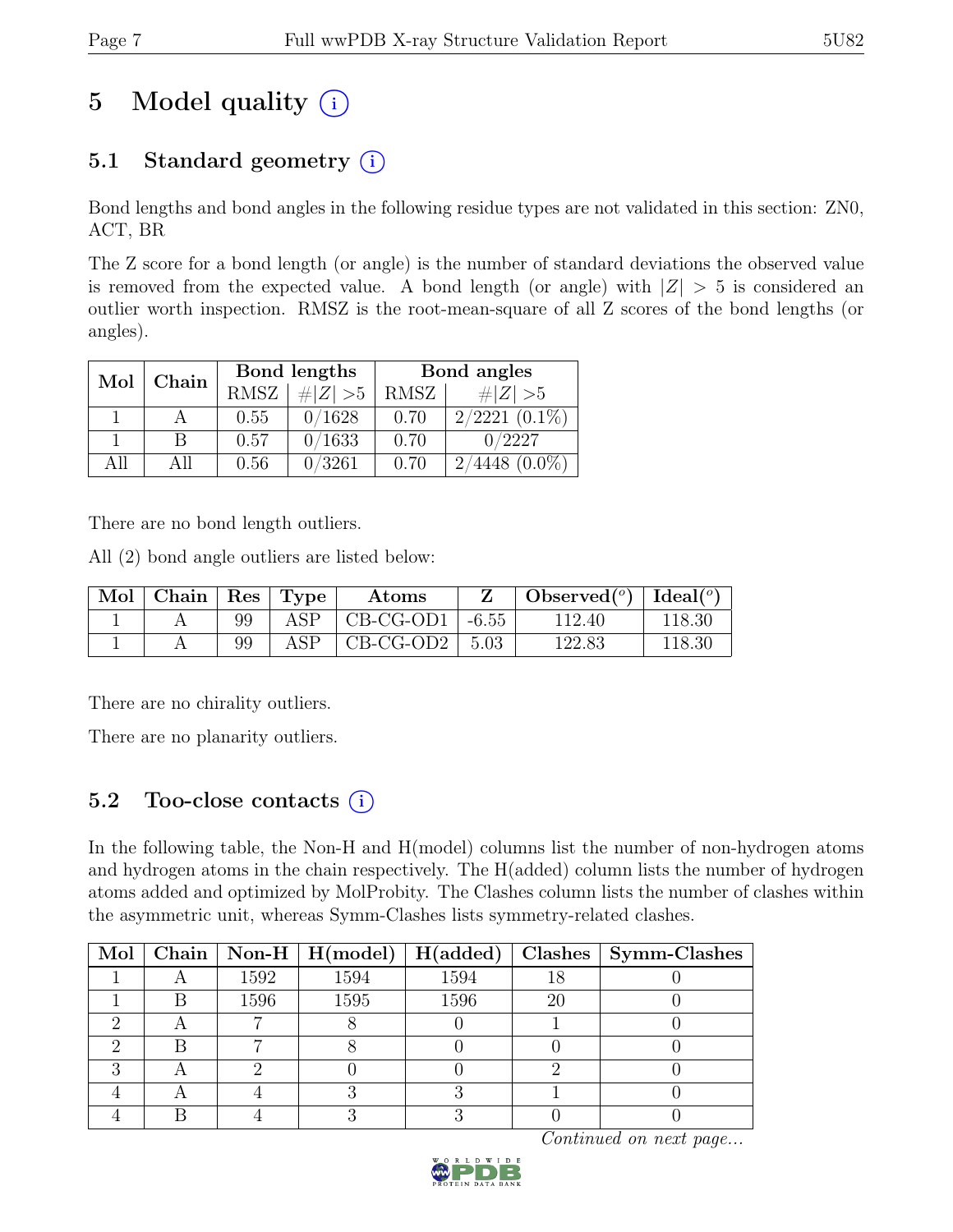The all-atom clashscore is defined as the number of clashes found per 1000 atoms (including hydrogen atoms). The all-atom clashscore for this structure is 6.

All (41) close contacts within the same asymmetric unit are listed below, sorted by their clash magnitude.

| Atom-1            | Atom-2                       | Interatomic       | $\overline{\text{Clash}}$ |  |
|-------------------|------------------------------|-------------------|---------------------------|--|
|                   |                              | distance $(A)$    | overlap $(\AA)$           |  |
| 3:A:303:BR:BR     | 5:A:568:HOH:O                | 2.10              | 1.22                      |  |
| 1:B:201:ARG:NH1   | 5: B:401: HOH:O              | 1.92              | 0.99                      |  |
| 1:B:90:ARG:NH1    | 5:B:402:HOH:O                | 1.97              | 0.97                      |  |
| 1:A:88:ASP:OD2    | 5:A:401:HOH:O                | 1.84              | 0.95                      |  |
| 1:B:109:ARG:NH2   | 5:B:404:HOH:O                | 2.01              | 0.92                      |  |
| 1: A:180: GLY:O   | 5:A:402:HOH:O                | 1.90              | 0.90                      |  |
| 1:A:86:GLU:OE1    | 5:A:403:HOH:O                | 1.95              | 0.83                      |  |
| 1:A:191:GLU:OE1   | 5:A:404:HOH:O                | 1.98              | 0.80                      |  |
| 1:B:16:ARG:NH2    | 5:B:408:HOH:O                | $\overline{2.10}$ | 0.79                      |  |
| 1:B:156:GLN:NE2   | 5:B:403:HOH:O                | 1.98              | 0.77                      |  |
| 1:B:21:ALA:O      | 5:B:405:HOH:O                | 2.02              | 0.76                      |  |
| 1:B:13:SER:O      | 5:B:406:HOH:O                | 2.04              | 0.75                      |  |
| 1:B:191:GLU:OE1   | 5:B:407:HOH:O                | 2.06              | 0.72                      |  |
| 4: A:304: ACT: O  | 5: A:406: HOH:O              | 2.08              | 0.71                      |  |
| 1:A:112:ARG:NH1   | 5:A:407:HOH:O                | 2.20              | 0.71                      |  |
| 1: B:90:ARG:CZ    | $5: B:402: H\overline{OH:O}$ | 2.39              | 0.68                      |  |
| 1:B:201:ARG:NE    | 5:B:409:HOH:O                | 2.11              | 0.65                      |  |
| 1:B:90:ARG:NH2    | 5:B:402:HOH:O                | 2.30              | 0.65                      |  |
| 1:A:179:GLN:HG2   | 5: A:514: HOH:O              | 1.99              | 0.61                      |  |
| 1: B: 9: GLU: OE2 | 5:B:410:HOH:O                | $\overline{2.16}$ | 0.61                      |  |
| 2:A:301:ZN0:C2    | 5:A:409:HOH:O                | 2.49              | 0.59                      |  |
| 1:B:1:MET:N       | 1:B:191:GLU:OE2              | 2.37              | 0.57                      |  |
| 1:A:109:ARG:HG3   | 5:A:411:HOH:O                | 2.04              | 0.57                      |  |
| 1: A:67: LYS: NZ  | 5:A:405:HOH:O                | 2.04              | 0.57                      |  |
| 1:A:109:ARG:NE    | 5:A:411:HOH:O                | $\overline{2.27}$ | 0.57                      |  |
| 1:B:79:ARG:NH1    | 5:B:414:HOH:O                | 2.39              | 0.56                      |  |
| 1:B:16:ARG:HB3    | 5:B:406:HOH:O                | 2.10              | 0.51                      |  |
| 1:A:15:ASN:ND2    | 5:A:420:HOH:O                | 2.40              | 0.48                      |  |
| 1:B:84:VAL:HG12   | 1:B:86:GLU:HG3               | 1.96              | 0.47                      |  |
| 1:A:91:ARG:HD3    | 5:A:533:HOH:O                | 2.14              | 0.47                      |  |
| 1:A:109:ARG:HD2   | $5:\overline{A:415:HOH:O}$   | 2.15              | 0.46                      |  |

Continued on next page...



Mol Chain Non-H H(model) H(added) Clashes Symm-Clashes 5 A 201 0 0 16 0 5 | B | 187 | 0 | 0 | 15 | 0 All | All | 3600 | 3211 | 3196 | 41 | 0

Continued from previous page...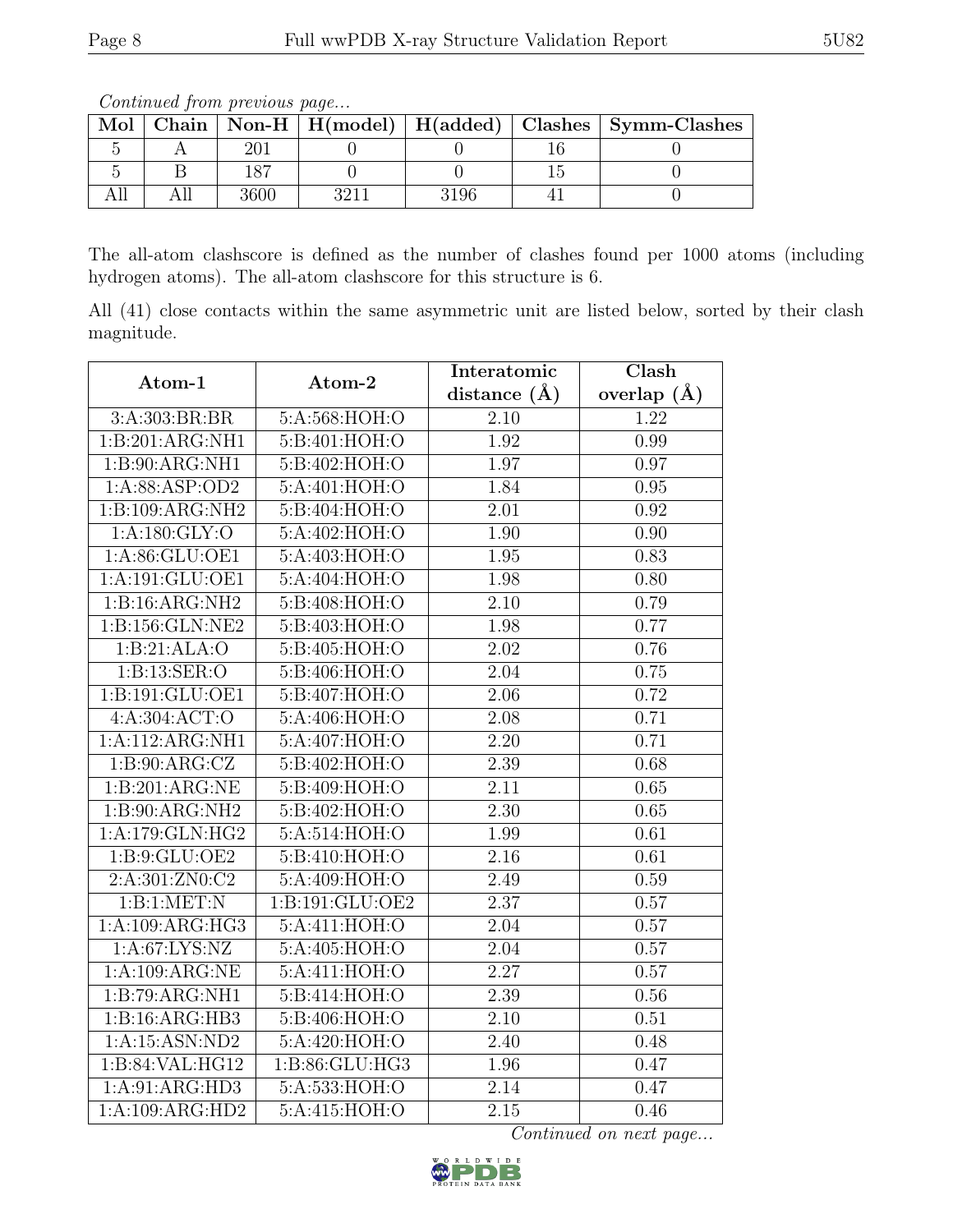| Atom-1            | Atom-2               | Interatomic<br>distance $(\AA)$ | Clash<br>overlap $(A)$ |
|-------------------|----------------------|---------------------------------|------------------------|
| 1: A:2: LYS: HB3  | 3: A:302:BR:BR       | 2.71                            | 0.46                   |
| 1: A:16: ARG:O    | 1:A:19:GLY:N         | 2.49                            | 0.46                   |
| 1: A:207: MET:O   | 5:A:408:HOH:O        | 2.21                            | 0.45                   |
| 1: A:87: ILE: O   | 1: A:88: ASP:C       | 2.55                            | 0.44                   |
| 1:B:1:MET:HG3     | 1:B:3:LEU:CD2        | 2.48                            | 0.43                   |
| 1:B:201:ARG:HB2   | 5:B:409:HOH:O        | 2.19                            | 0.42                   |
| 1: A:158: PHE:CE2 | 1: A: 162: VAL: HG21 | 2.56                            | 0.41                   |
| 1: B:87: ILE: CD1 | 1:B:107:ILE:HD11     | 2.51                            | 0.40                   |
| 1:B:1:MET:HG3     | 1:B:3:LEU:HD21       | 2.04                            | 0.40                   |
| 1:A:7:ILE:HG12    | 1: A: 195: LEU: CD1  | 2.51                            | 0.40                   |

Continued from previous page...

There are no symmetry-related clashes.

### 5.3 Torsion angles (i)

#### 5.3.1 Protein backbone  $(i)$

In the following table, the Percentiles column shows the percent Ramachandran outliers of the chain as a percentile score with respect to all X-ray entries followed by that with respect to entries of similar resolution.

The Analysed column shows the number of residues for which the backbone conformation was analysed, and the total number of residues.

| Mol | ${\bf Chain}$ | Analysed                              |       | Favoured   Allowed   Outliers   Percentiles |
|-----|---------------|---------------------------------------|-------|---------------------------------------------|
|     |               | $207/212$ (98\%)   201 (97\%)         | 6(3%) | 100 100                                     |
|     |               | $207/212$ (98\%)   200 (97\%)         | 7(3%) | $100$ 100                                   |
| All | All           | $414/424$ (98%)   401 (97%)   13 (3%) |       | 100   100                                   |

There are no Ramachandran outliers to report.

#### 5.3.2 Protein sidechains (i)

In the following table, the Percentiles column shows the percent sidechain outliers of the chain as a percentile score with respect to all X-ray entries followed by that with respect to entries of similar resolution.

The Analysed column shows the number of residues for which the sidechain conformation was analysed, and the total number of residues.

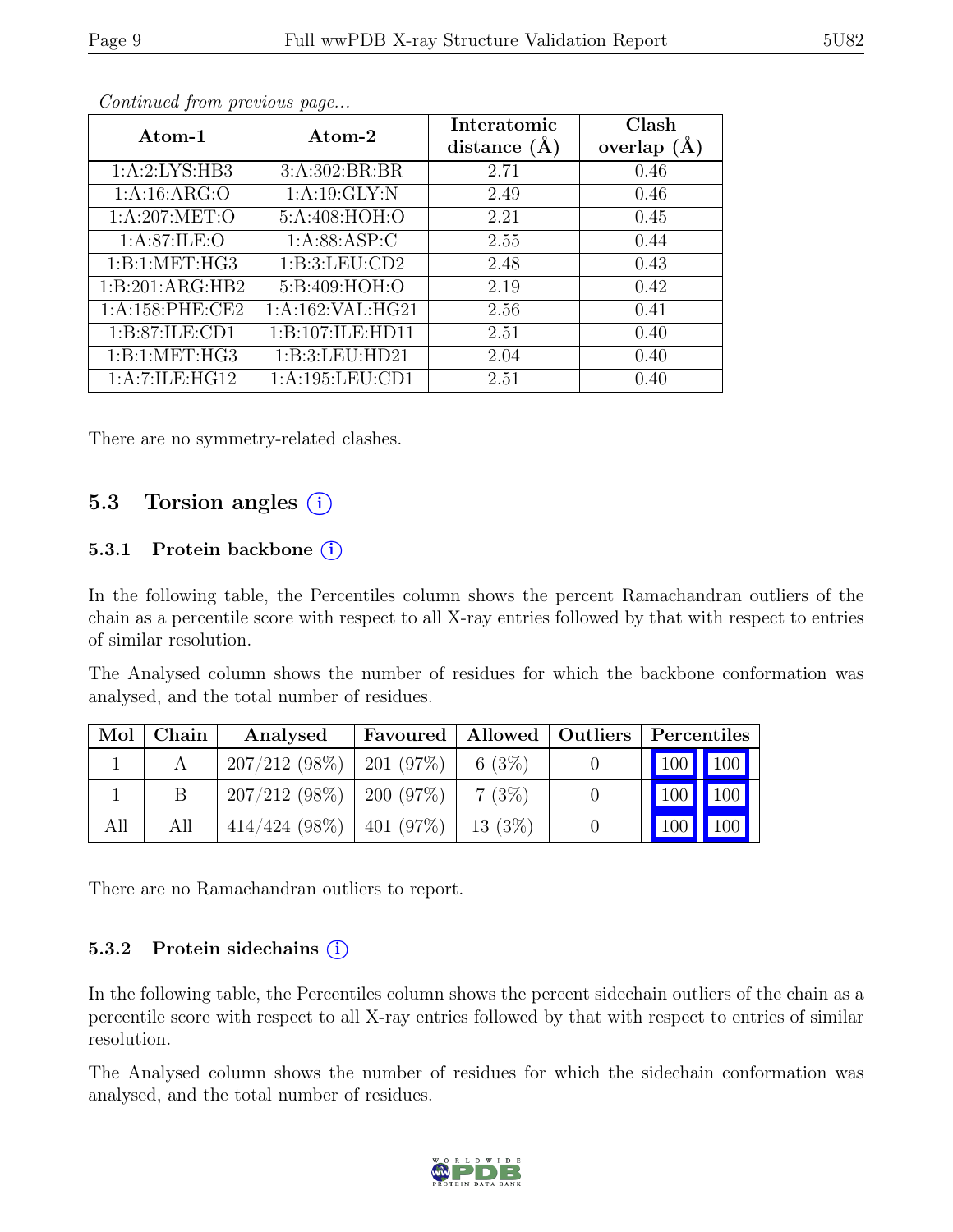| Mol | Chain | Analysed        | Rotameric   Outliers |          | Percentiles |    |
|-----|-------|-----------------|----------------------|----------|-------------|----|
|     |       | $171/174(98\%)$ | 169 $(99\%)$         | $2(1\%)$ | 71          | 62 |
|     |       | $171/174$ (98%) | 169 $(99\%)$         | $2(1\%)$ | 71          | 62 |
| All | All   | $342/348$ (98%) | 338 (99%)            | $4(1\%)$ |             | 62 |

All (4) residues with a non-rotameric sidechain are listed below:

| Mol | Chain | Res | <b>Type</b> |
|-----|-------|-----|-------------|
|     |       | 23  | LEU         |
|     |       | 208 | <b>SER</b>  |
|     |       | Rg  | ASP         |
|     |       | 182 | GLU         |

Sometimes sidechains can be flipped to improve hydrogen bonding and reduce clashes. There are no such sidechains identified.

#### 5.3.3 RNA  $(i)$

There are no RNA molecules in this entry.

### 5.4 Non-standard residues in protein, DNA, RNA chains (i)

There are no non-standard protein/DNA/RNA residues in this entry.

## 5.5 Carbohydrates  $(i)$

There are no monosaccharides in this entry.

### 5.6 Ligand geometry (i)

Of 6 ligands modelled in this entry, 2 are monoatomic - leaving 4 for Mogul analysis.

In the following table, the Counts columns list the number of bonds (or angles) for which Mogul statistics could be retrieved, the number of bonds (or angles) that are observed in the model and the number of bonds (or angles) that are defined in the Chemical Component Dictionary. The Link column lists molecule types, if any, to which the group is linked. The Z score for a bond length (or angle) is the number of standard deviations the observed value is removed from the expected value. A bond length (or angle) with  $|Z| > 2$  is considered an outlier worth inspection. RMSZ is the root-mean-square of all Z scores of the bond lengths (or angles).

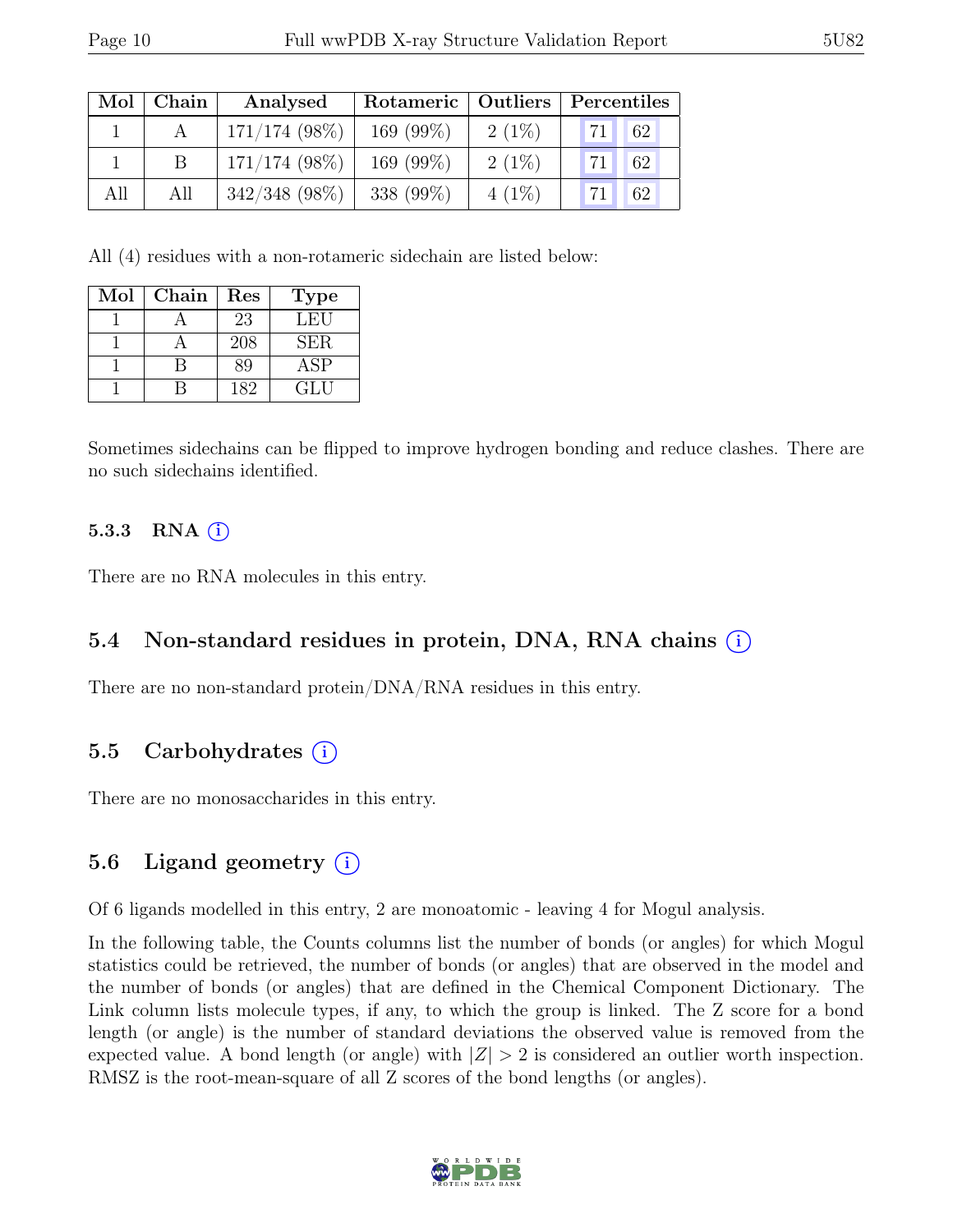| Mol<br>Type    | Chain           | $\operatorname{Res}$ | Link | Bond lengths |        |             | Bond angles |                          |                          |             |
|----------------|-----------------|----------------------|------|--------------|--------|-------------|-------------|--------------------------|--------------------------|-------------|
|                |                 |                      |      |              | Counts | <b>RMSZ</b> | # $ Z  > 2$ | Counts                   | <b>RMSZ</b>              | # $ Z  > 2$ |
| 4              | <b>ACT</b>      | Β                    | 302  | -            | 1,3,3  | 2.31        | $(100\%)$   | 0,3,3                    | $\overline{\phantom{0}}$ |             |
| $\overline{2}$ | ZN <sub>0</sub> |                      | 301  | -            | 3,6,7  | 0.52        |             | $\overline{\phantom{a}}$ |                          |             |
| 4              | ACT             | А                    | 304  |              | 1,3,3  | 0.03        |             | 0,3,3                    | $\overline{\phantom{a}}$ |             |
| $\Omega$       | ZN <sub>0</sub> |                      | 301  |              | 3,6,7  | 0.42        |             | $\overline{\phantom{0}}$ |                          |             |

All (1) bond length outliers are listed below:

|  |  |                      | Mol   Chain   Res   Type   Atoms   Z   Observed(A)   Ideal(A) |      |
|--|--|----------------------|---------------------------------------------------------------|------|
|  |  | $302$ ACT CH3-C 2.31 | 1.51                                                          | 1.48 |

There are no bond angle outliers.

There are no chirality outliers.

There are no torsion outliers.

There are no ring outliers.

2 monomers are involved in 2 short contacts:

|  |  | Mol   Chain   Res   Type   Clashes   Symm-Clashes |
|--|--|---------------------------------------------------|
|  |  |                                                   |
|  |  |                                                   |

## 5.7 Other polymers (i)

There are no such residues in this entry.

## 5.8 Polymer linkage issues (i)

There are no chain breaks in this entry.

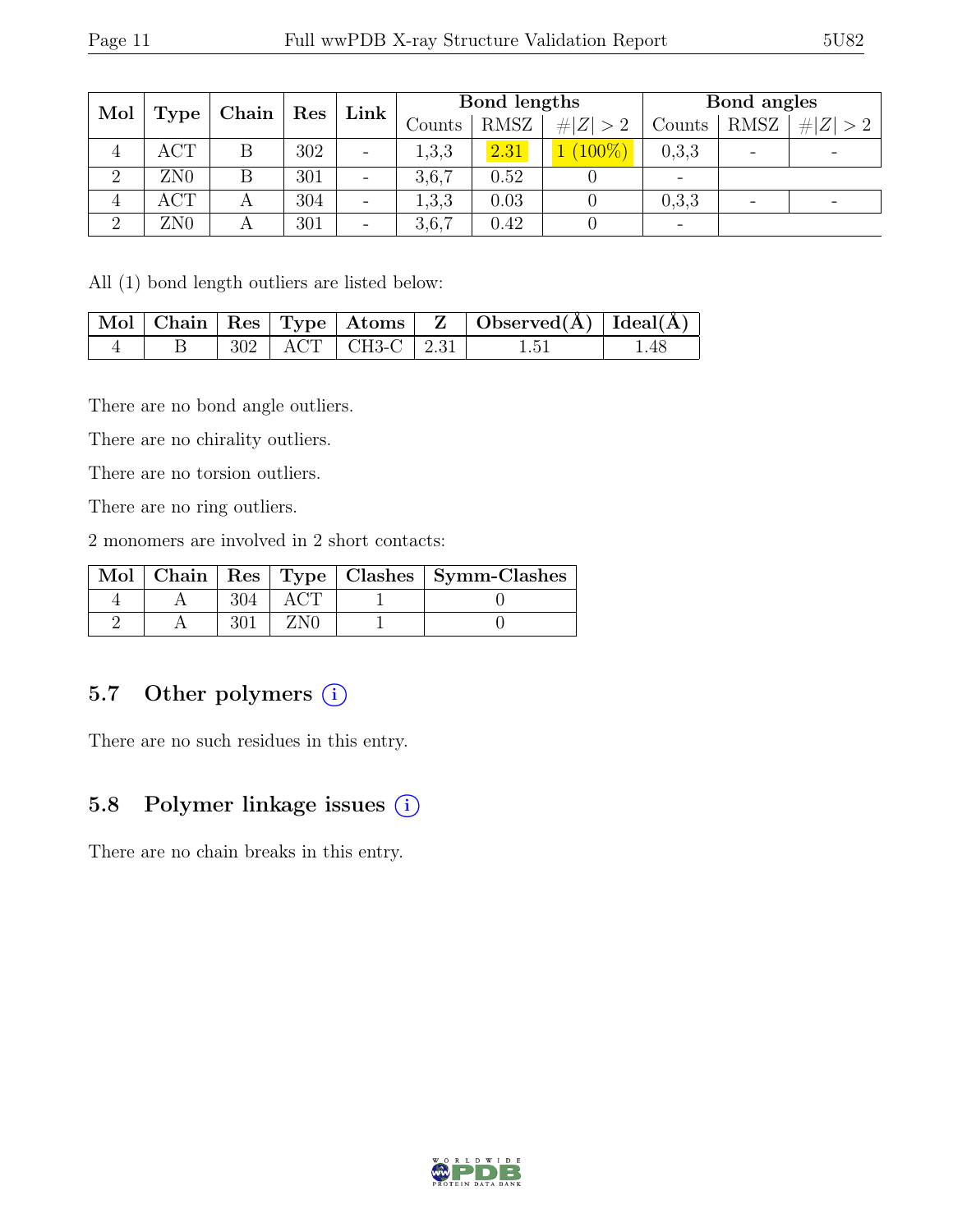# 6 Fit of model and data  $(i)$

## 6.1 Protein, DNA and RNA chains  $(i)$

In the following table, the column labelled '#RSRZ> 2' contains the number (and percentage) of RSRZ outliers, followed by percent RSRZ outliers for the chain as percentile scores relative to all X-ray entries and entries of similar resolution. The OWAB column contains the minimum, median,  $95<sup>th</sup>$  percentile and maximum values of the occupancy-weighted average B-factor per residue. The column labelled 'Q< 0.9' lists the number of (and percentage) of residues with an average occupancy less than 0.9.

| Mol | Chain | Analysed         | ${ <\hspace{-1.5pt} {\rm RSRZ}\hspace{-1.5pt}>}$ | # $RSRZ>2$                      | $\perp$ OWAB( $\rm{\AA}^{2})$ ) | $\mid \text{Q}<$ 0.9 $\mid$ |
|-----|-------|------------------|--------------------------------------------------|---------------------------------|---------------------------------|-----------------------------|
|     |       | $208/212(98\%)$  | 0.18                                             | $4(1\%)$ 66<br>$\vert 66 \vert$ | 8, 21, 49, 84                   |                             |
|     |       | $208/212(98\%)$  | 0.27                                             | $8(3\%)$<br>38<br>40            | 11, 22, 46, 74                  |                             |
| All | All   | $416/424$ (98\%) | 0.23                                             | $12(2\%)$ 51<br>$50-$           | 8, 22, 48, 84                   |                             |

All (12) RSRZ outliers are listed below:

| Mol         | Chain | $\operatorname{Res}% \left( \mathcal{N}\right) \equiv\operatorname*{Res}\left( \mathcal{N}\right)$ | <b>Type</b> | <b>RSRZ</b> |
|-------------|-------|----------------------------------------------------------------------------------------------------|-------------|-------------|
| $\mathbf 1$ | В     | 16                                                                                                 | $\rm{ARG}$  | 4.7         |
| 1           | В     | 18                                                                                                 | <b>ASN</b>  | 4.6         |
| 1           | А     | 1                                                                                                  | <b>MET</b>  | 4.5         |
| 1           | В     | 1                                                                                                  | MET         | 3.4         |
| $\mathbf 1$ | B     | 149                                                                                                | <b>GLN</b>  | 3.3         |
| 1           | B     | 23                                                                                                 | LEU         | 3.0         |
| 1           | B     | 89                                                                                                 | <b>ASP</b>  | 2.5         |
| $\mathbf 1$ | А     | 206                                                                                                | THR         | 2.4         |
| $\mathbf 1$ | A     | 112                                                                                                | $\rm{ARG}$  | 2.4         |
| 1           | В     | $\overline{2}$                                                                                     | <b>LYS</b>  | 2.3         |
| 1           | В     | 112                                                                                                | $\rm{ARG}$  | 2.1         |
| 1           | А     | 89                                                                                                 | <b>ASP</b>  | 2.1         |

## 6.2 Non-standard residues in protein, DNA, RNA chains (i)

There are no non-standard protein/DNA/RNA residues in this entry.

## 6.3 Carbohydrates  $(i)$

There are no monosaccharides in this entry.